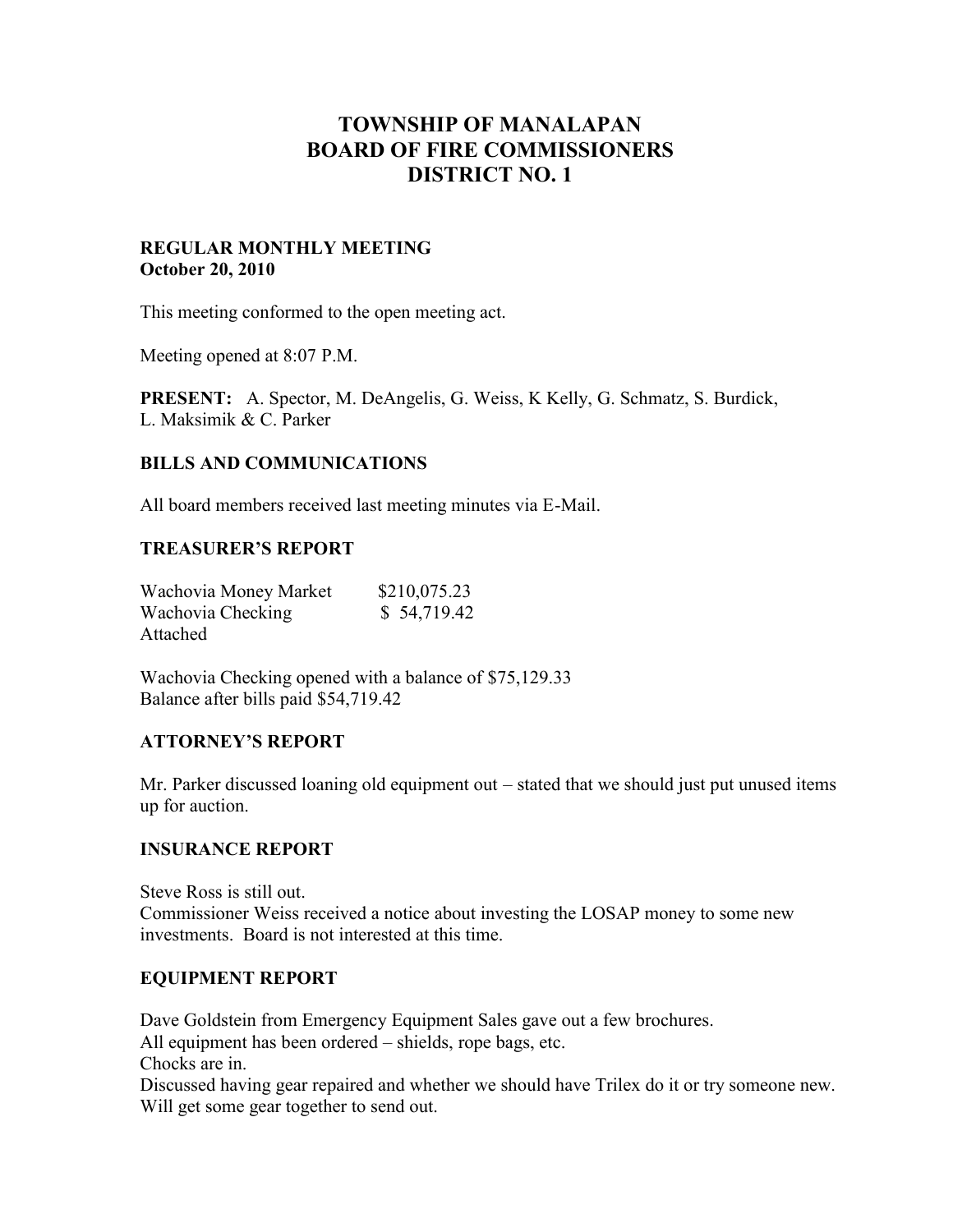# **RADIO REPORT**

Brush truck radio has been repaired.

# **CHIEF'S REPORT**

Chief Burdick reported that there were 62 calls for the month and 750 calls for the year (reports attached).

# **TRUCK REPORT**

All repairs are done. 26-1-80 – has needs lights and sockets; truck appears to have a leak, maybe power steering fluid. 26-1-77 – front light does not work – need to reset the circuit.

# **ASSOCIATION REPORT**

No report.

# **TRUSTEES' REPORT**

No report.

# **OLD BUSINESS**

See attached.

### **NEW BUSINESS**

Commissioner DeAngelis made a motion to pay all vouchers; this was seconded by Commissioner Kelly. All voted aye.

Commissioner Schmatz made a motion not to exceed \$3,200 to purchase 5 quick disconnects; this was seconded by Commissioner Kelly. All voted aye.

Commissioner Schmatz reported that the sprinkler system has been winterized.

Commissioner Schmatz made a motion not to exceed \$1,000 to purchase 4 light boxes; this was seconded by Commissioner Kelly. All voted aye.

Commissioner Schmatz made a motion not to exceed \$2,000 to purchase software updates for the thermal cameras; this was seconded by Commissioner Weiss. All voted aye.